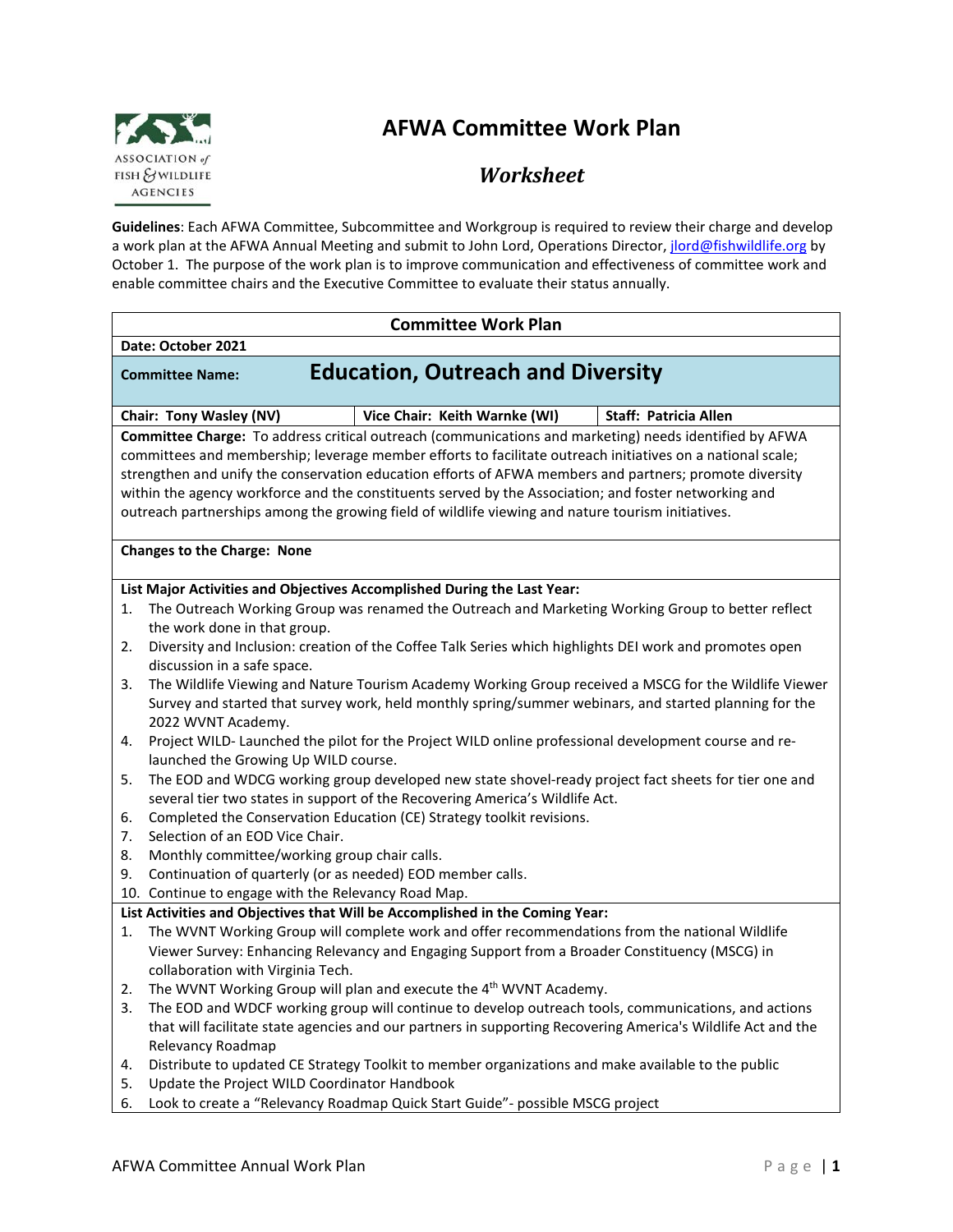- 7. Continue with monthly phone calls with the committee/subcommittee/working group chairs; continue with quarterly (or as needed) calls with the EOD membership.
- 8. Begin developing Guiding Principles and Best Practices for Diversity and Inclusion
- 9. Engage in the One Health discussion and offer assistance where needed

#### **Comments:**

## **Subcommittee Work Plan**

| Date: October 2021 |  |
|--------------------|--|
|                    |  |

### **Subcommittee Name: Project WILD**

| <b>Chair: TBD</b>                                                                                       | Vice Chair: Johnnie Smith (TX) | Staff: Elena Takaki |  |  |
|---------------------------------------------------------------------------------------------------------|--------------------------------|---------------------|--|--|
| <b>Subcommittee Charge:</b>                                                                             |                                |                     |  |  |
| To provide oversight to the Project WILD program and its staff; strengthen the relationship between the |                                |                     |  |  |
|                                                                                                         |                                |                     |  |  |

national Project WILD program and the individual state directors and their respective education staff; develop partnerships with other conservation education programs; ensure the Project WILD program is financially selfsustaining; maintain relevancy in larger agency and educational arenas.

#### **Changes to the Charge:** none

## **List Major Activities and Objectives Accomplished During the Last Year:**

- 1. The Project WILD online store was de-bugged and launched. The system provides options for the purchase of online training, donations, and fundraising campaigns.
- 2. Launched the pilot for the Project WILD online professional development course and re-launched the Growing Up WILD course.
- 3. Developed additional educator resources for implementing Project WILD online including the WILD Learning Lab website and training webinars, enhanced resources for online learning—including links to online tools to use with Project WILD activities—and a four-part promotional video series. A Flying WILD online course is currently under development.
- 4. Provided training for Project WILD state coordinators, with the Annual Project WILD Conference, a Project WILD Facilitator Training tailored for new state coordinators, a new coordinator orientation training, monthly one-hour webinars with program updates and special topic features to help improve Project WILD implementation, and the *Conservation Education Conference on Virtual Learning* in which Project WILD took a leading role in producing in partnership with members of the AFWA EOD Committee. All meetings were held online.
- 5. Distribution of reformatted Growing Up WILD guide began in November 2020. Completed routine updates to the Project WILD Terrestrial guide which is currently being printed. Distribution scheduled to begin in November 2021.

## **List Activities and Objectives that Will be Accomplished in the Coming Year:**

- 1. Update the *Project WILD Coordinator Handbook*
- 2. Provide Coordinators with Diversity, Equity, and Inclusion (DEI) training
- 3. Develop online courses
- 4. Reprint Project WILD Curricula
- 5. Launch and administer EE360+ Seed Grants to states
- 6. Provide Professional Development for Project WILD Network

## **Describe any Changes you Anticipate to the Subcommittee:**

Selection of a new Subcommittee Chair

## **List Subcommittee Members:**

TBD

## **Comments:**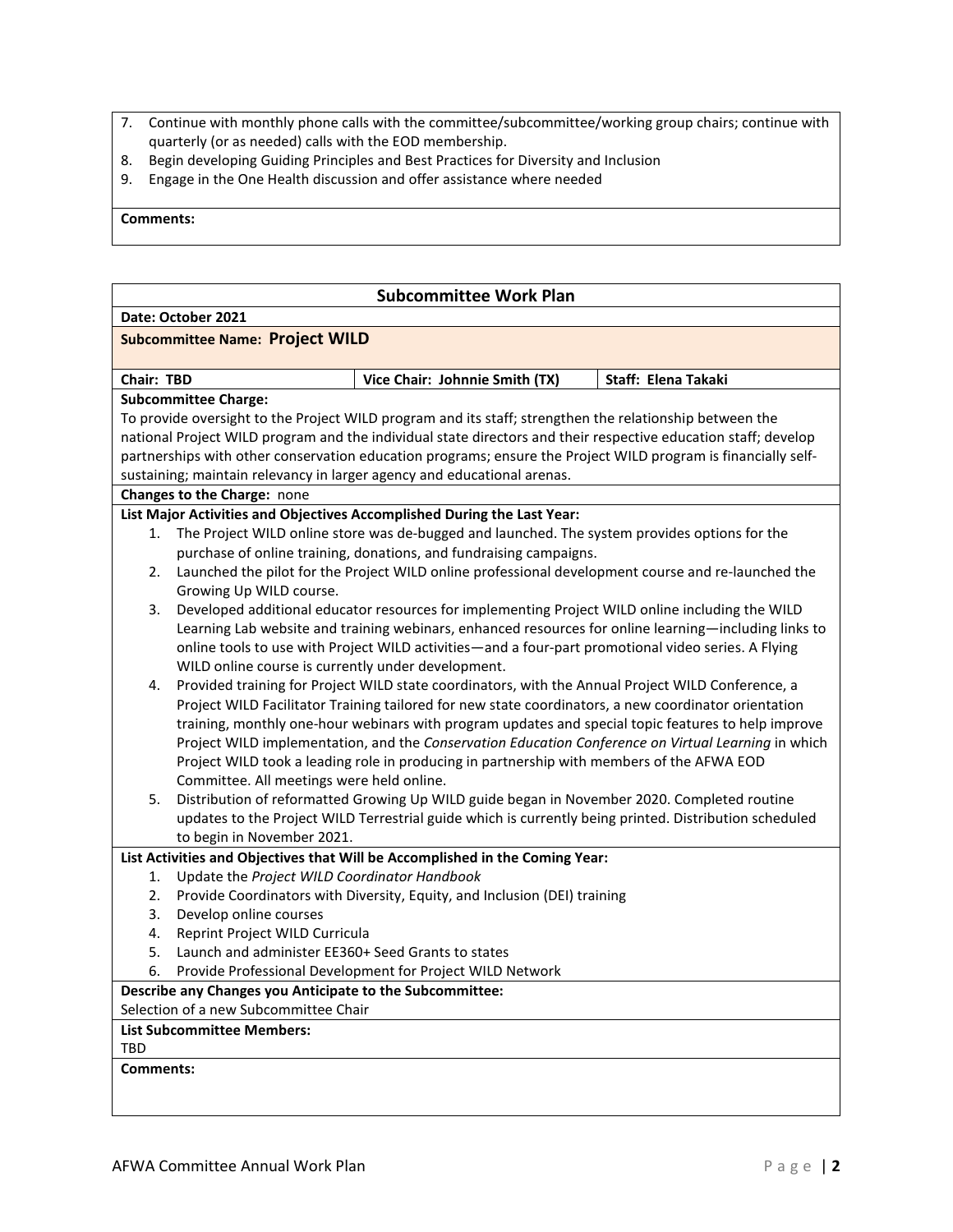| Date: October 2021 |  |
|--------------------|--|
|                    |  |

## **Workgroup Work Plan**

#### **Workgroup Name: Education**

| <b>Chair: Kellie Tharp (AZ)</b> | Vice Chair: Tabbi Kinion (AR) | Staff: Patricia Allen |
|---------------------------------|-------------------------------|-----------------------|

#### **Workgroup Charge:**

To continue to unify and strengthen state fish and wildlife agencies' conservation education efforts—specifically in terms of (1) developing progressive outdoors skills that may increase the likelihood for hunting/shooting sports/angling initiation and (2) teaching youth about state-based fish and wildlife management in schools that effectively advance the North American Model of Wildlife Conservation, create an informed and involved citizenry and promote the stewardship of fish and wildlife resources.

**Changes to the Charge:** none

## **List Major Activities and Objectives Accomplished During the Last Year:**

- 1. Developed an RFP to update the CE Strategy Toolkit and align it with current national standards.
- 2. Completed the toolkit revision project.

#### **List Activities and Objectives that will be Accomplished in the Coming Year:**

- 1. Distribute to updated CE Strategy Toolkit to member organizations and make available to the public.
- 2. Review CE Strategy resources on the AFWA website and update as needed.

**Describe any Changes you Anticipate to the Work Group:** 

#### **List Workgroup Members:**

Marc LeFebre (AFWA), Kellie Tharp (AZ), Tabbi Kinion (AR), Mitch Strobl (Kalkomey Enterprises) Kelly Reynolds (AFWA), Elena Takaki (America's Wildlife Association for Resource Education) Anne Glick (FL), Jen Dennison (OH), Shelly Plante (TX), Morgan Johnson (DJ Case & Associates) Barb Gigar (IA), Diana Prestigiacomo (SC), Nels Rodefeld (OK), Angela Haywood (IN), Julie Bless (NV) Cynthia Longmire (DJ Case & Associates), Faren Wolter (SD), David Buggs (TX) , Keith Warnke (WI) Grant Sizemore (American Bird Conservancy), Richard Zane (USFWS), Melissa Riffle (AR), Deniz Aygen (ID), Andrew Smith (IHEA-USA), Josh Gold (Archery Trade Association), Travis Casper (NC), Mac McNeil (SC), Micah Holmes (OK), Virginia Seamster (NM), Alex Baer (IHEA-USA), Suzanne Fellows (USFWS) , Kim Morris-Zarneke(GA) , Kimberly Winter (USDA Forest Service), Lindsay Rogers (NE), Matt Harlow (DJ Case & Associates), Dawn Childs (Cooperative Research Units, USGS), Carol Hall (MN), Chris Vasey (NV), Colin Berg (OK)

| Date Workgroup Formed: 2012 | <b>Expected Termination Date: TBD</b> |
|-----------------------------|---------------------------------------|
| Commonte                    |                                       |

#### **Comments**

## **Workgroup Work Plan**

**Date: October 2021**

## **Workgroup Name: Outreach and Marketing**

| Chair: Jenifer Wisniewski (TN) | Vice Chair: Tanna Fanshier (KS) | Staff: Patricia Allen |
|--------------------------------|---------------------------------|-----------------------|
|                                |                                 |                       |

#### **Workgroup Charge:**

To continue to initiate public understanding, appreciation and relevancy of state fish and wildlife management while shaping long-term conservation and enjoyment of natural resources through outreach and marketing.

#### **Changes to the Charge:**

Added marketing to the charge.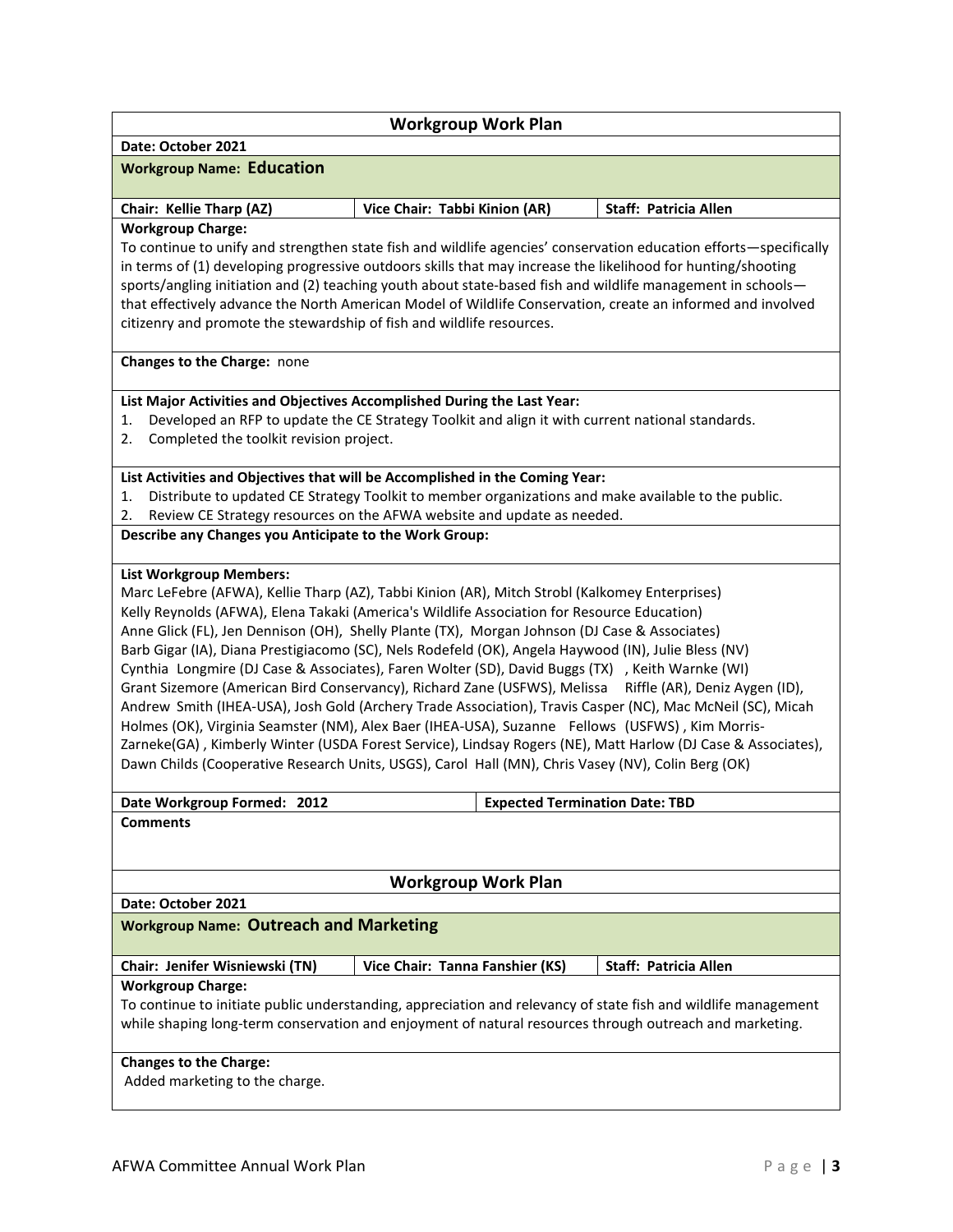## **List Major Activities and Objectives Accomplished During the Last Year:**

- 1. Added Marketing to the working group title.
- 2. Further promotion of the Making It Last toolkit and strategized on how to improve the toolkit to keep it relevant.
- 3. Create a Best Practices addendum to the Making It Last Toolkit for the whole community to utilize
- 4. Presented all findings from the  $2<sup>nd</sup>$  round of 5 states Piloting the Making It Last Toolkit that made a total of 10 states in all regions to test and improve the toolkit
- 5. The workgroup also continued to support the Alliance for America's Fish and Wildlife by discussion techniques that have been employed to further the campaign.
- 6. Furthering state outreach efforts by bringing forth innovative ideas from states that have helped advance public understanding and appreciation of fish and wildlife management.
- 7. Partnered with ACI and others to update the Locovore Guide site to transform into a self-guided workshop
- 8. Added Tanna Fanshier (KS) as the new vice-chair of the working group

#### **List Activities and Objectives that will be Accomplished in the Coming Year:**

- 1. Meet a minimum of two times per year.
- 2. Continue training states to use the NCO toolkit (Making It Last toolkit).
- 3. Further update the tools and evaluate their effectiveness as the messaging campaign is used by states and report on progress made towards goals of the NCO Strategy
- 4. Launched online Locovore Workshop Multistate grant along with other coinvestigators NSSF, ATA, and ACI
- 5. Finish up implementation of pilot testing in 8 states Email Marketing Best Practices Multistate grant along with Southwick and ACI

#### **Describe any Changes you Anticipate to the Work Group:**

We were glad to add Marketing to our working group title this year since it reflects what the focus of the working group has been for the last few years. We would like to start addressing tools that would help agencies address cultural changes in the realm of R3 and Relevancy. Work with entire EOD to address the challenge of aligning Agency culture with public values.

#### **List Workgroup Members:**

Jenifer Wisniewski (TN)

**Steering Committee Members**: Linda Friar (USFWS); Micah Holmes (OK); Gary Thorson (CO); Lauren Truitt (CO); Patricia Allen (AFWA); Kellie Tharp (AZ); Al Ivany (NJ); Kristin Phillips (MI); Jenifer Hancock Wisniewski (GA); Judy Stokes Weber (Consultant); Shelly Plante (TX); Darcy Bontempo (TX); Christy Firestone (NE); Nadia Reimer (KS); Paige Pearson (VA); Robin Cahoon (UT); Jim Curcurruto (NSSF); Kirsten McIntyre (CA); Judy Camuso (ME); Emily Macabe (ME); Fairley Mahlum (NC); Lacey Creech (GA); Sara Dirienzo (WY); Stephanie Hussey (RBFF)

| Date Workgroup Formed: 2015                                                                                       |                                                | <b>Expected Termination Date: TBD</b> |                              |  |
|-------------------------------------------------------------------------------------------------------------------|------------------------------------------------|---------------------------------------|------------------------------|--|
| <b>Comments</b>                                                                                                   |                                                |                                       |                              |  |
|                                                                                                                   |                                                |                                       |                              |  |
|                                                                                                                   |                                                |                                       |                              |  |
|                                                                                                                   | <b>Workgroup Work Plan</b>                     |                                       |                              |  |
| Date: October 2021                                                                                                |                                                |                                       |                              |  |
|                                                                                                                   | <b>Workgroup Name: Diversity and Inclusion</b> |                                       |                              |  |
|                                                                                                                   |                                                |                                       |                              |  |
| <b>Chair: Jennifer Newmark (NV)</b>                                                                               | Vice Chair: David Bugg (TX)                    |                                       | <b>Staff: Patricia Allen</b> |  |
| <b>Workgroup Charge:</b>                                                                                          |                                                |                                       |                              |  |
| To encourage each generation of fish and wildlife conservation leaders to value differences in cultures, persons, |                                                |                                       |                              |  |
| experiences, and perspectives, and show it through proactive actions that enhance diversity in the workplace,     |                                                |                                       |                              |  |
| create welcoming cultures, and increase our relevance to the broader conservation community by being              |                                                |                                       |                              |  |
|                                                                                                                   |                                                |                                       |                              |  |

inclusive and intentional in our actions.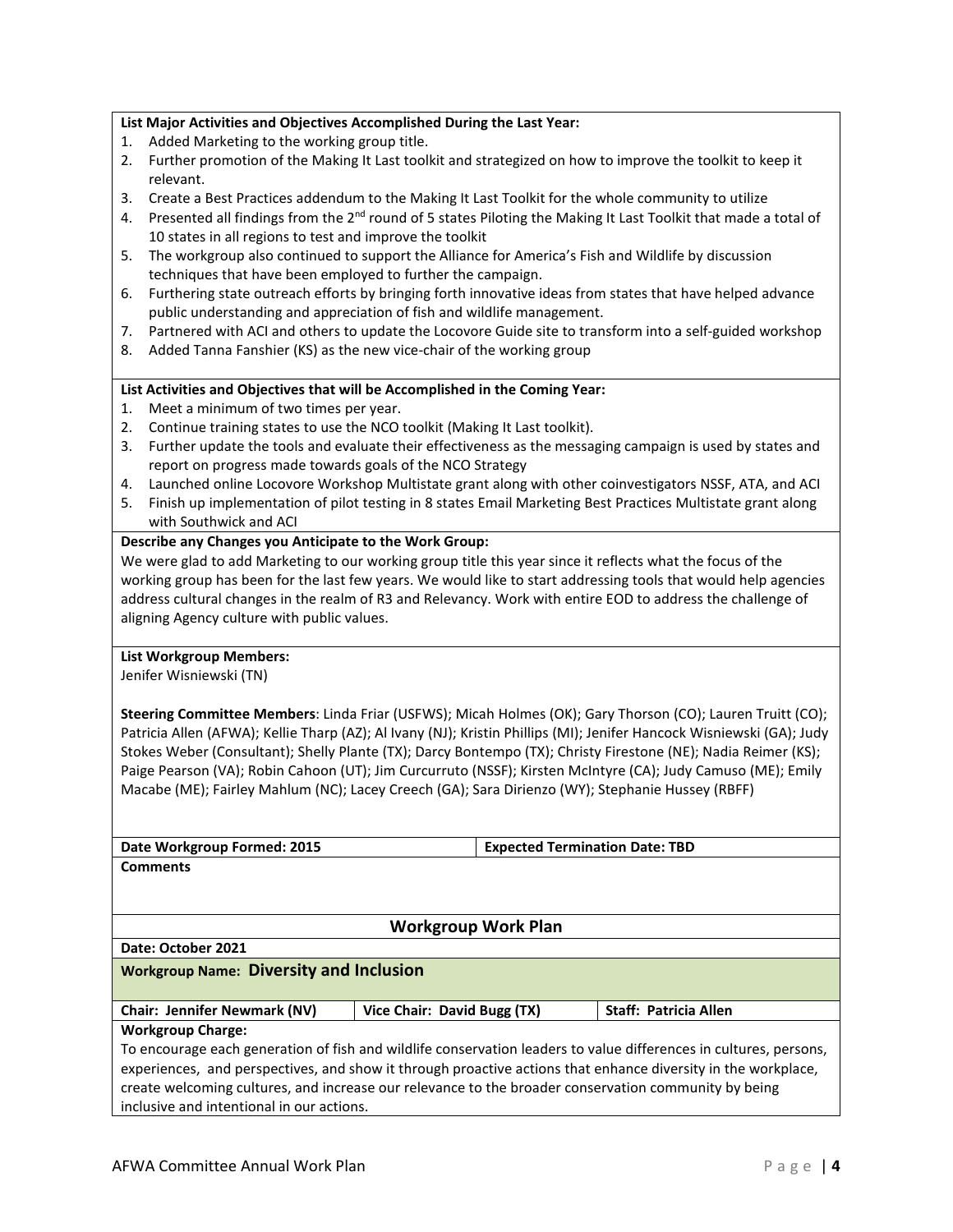|  |  | Changes to the Charge: included text on proactive actions and connection to agency relevancy. |
|--|--|-----------------------------------------------------------------------------------------------|
|--|--|-----------------------------------------------------------------------------------------------|

#### **List Major Activities and Objectives Accomplished During the Last Year:**

The group meets twice a year during the AFWA Annual Meeting and the North American Wildlife and Natural Resources Conference. Topics at these meetings have included presentations on DEIJ efforts and initiatives, mini training sessions on specific topics, demonstrations of new tools, and discussions that promote introspection and community vision. A question the group has been discussing is who we serve now and who are we missing. The working group has begun to hold bi-monthly "Coffee Talks" which are facilitated discussion forums that feature panelists have focused on a variety of topics, including Diversity and the Inclusion in the Workplace and the Latin Community and Conservation. These forums are opportunities for honest and open discussion around difficult and sometimes uncomfortable topics. The Diversity and Inclusion Workgroup is also a resource for other AFWA committees as needed.

## **List Activities and Objectives that will be Accomplished in the Coming Year:**

- 1. Work towards increased relevancy of states to broader constituencies by incorporating concepts of diversity and inclusion both internally and externally.
- 2. Work with other committees and subcommittees/working groups in incorporate diversity and inclusion topic and concepts into their own work. Explore opportunities for increasing diversity and inclusion by building partnerships and exploring new opportunities such as broadening conference sponsorships to reach new constituencies.
- 3. Strategize on how to increase relevancy through diversity
- 4. Utilize the Relevancy Community Site to share information and keep in touch between meetings.
- 5. Begin developing Guiding Principles and Best Practices for Diversity and Inclusion
- 6. Continue holding Coffee Talks throughout the year.

## **Describe any Changes you Anticipate to the Work Group:**

### **List Workgroup Members:**

Jennifer Newmark (NV), David Buggs (TX), Taniya Bethke (CAHSS), Janet Mucknall (USDA), Mary Boyer (ID), Lindsay Rogers (NE), Craig Walker (UT), Johnnie Smith (TX), Maria Gladzisuwski (AK), Elena Takaki (AFWA), Marc LeFebre (AFWA), Kelly Reynolds (AFWA), Judy Weber (Consultant), Renny MacKay (WY), Patty Allen (AFWA), Rae Waddell (FL), Jay Slack (USFWS), Shelly Plante (TX), Kiki Corry (TX), Chris Colclasure (AR), Gary Thorson (CO),Steve Beyer (MI), Kipp Frohlich (FL), Jerrie Lindsey (FL), Julie Kempf (IN), Sarah Hanson (GA)

| Date Workgroup Formed: 2012                                                                                            |                            | <b>Expected Termination Date: TBD</b>                                                                        |  |
|------------------------------------------------------------------------------------------------------------------------|----------------------------|--------------------------------------------------------------------------------------------------------------|--|
| <b>Comments</b>                                                                                                        |                            |                                                                                                              |  |
|                                                                                                                        |                            |                                                                                                              |  |
|                                                                                                                        |                            |                                                                                                              |  |
|                                                                                                                        |                            |                                                                                                              |  |
|                                                                                                                        | <b>Workgroup Work Plan</b> |                                                                                                              |  |
| Date: October 2021                                                                                                     |                            |                                                                                                              |  |
| <b>Workgroup Name: Wildlife Viewing and Nature Tourism</b>                                                             |                            |                                                                                                              |  |
|                                                                                                                        |                            |                                                                                                              |  |
| Chair: Shelly Plante (TX)                                                                                              | <b>Vice Chair:</b>         | <b>Staff: Patricia Allen</b>                                                                                 |  |
| <b>Workgroup Charge:</b>                                                                                               |                            |                                                                                                              |  |
|                                                                                                                        |                            | To advance wildlife viewing and nature tourism across North America by helping develop, support, and promote |  |
| programs that welcome and engage new and diverse audiences, build on traditional constituencies, and                   |                            |                                                                                                              |  |
| increase support for wildlife conservation.                                                                            |                            |                                                                                                              |  |
| <b>Changes to the Charge:</b> edited charge for clarity from previous version: "To advance wildlife viewing and nature |                            |                                                                                                              |  |
| tourism programs within state and federal agencies and private sector organizations as strategies to build             |                            |                                                                                                              |  |
|                                                                                                                        |                            | support for fish and wildlife conservation by connecting ethnically and geographically diverse people to the |  |
| outdoors."                                                                                                             |                            |                                                                                                              |  |

**List Major Activities and Objectives Accomplished During the Last Year:**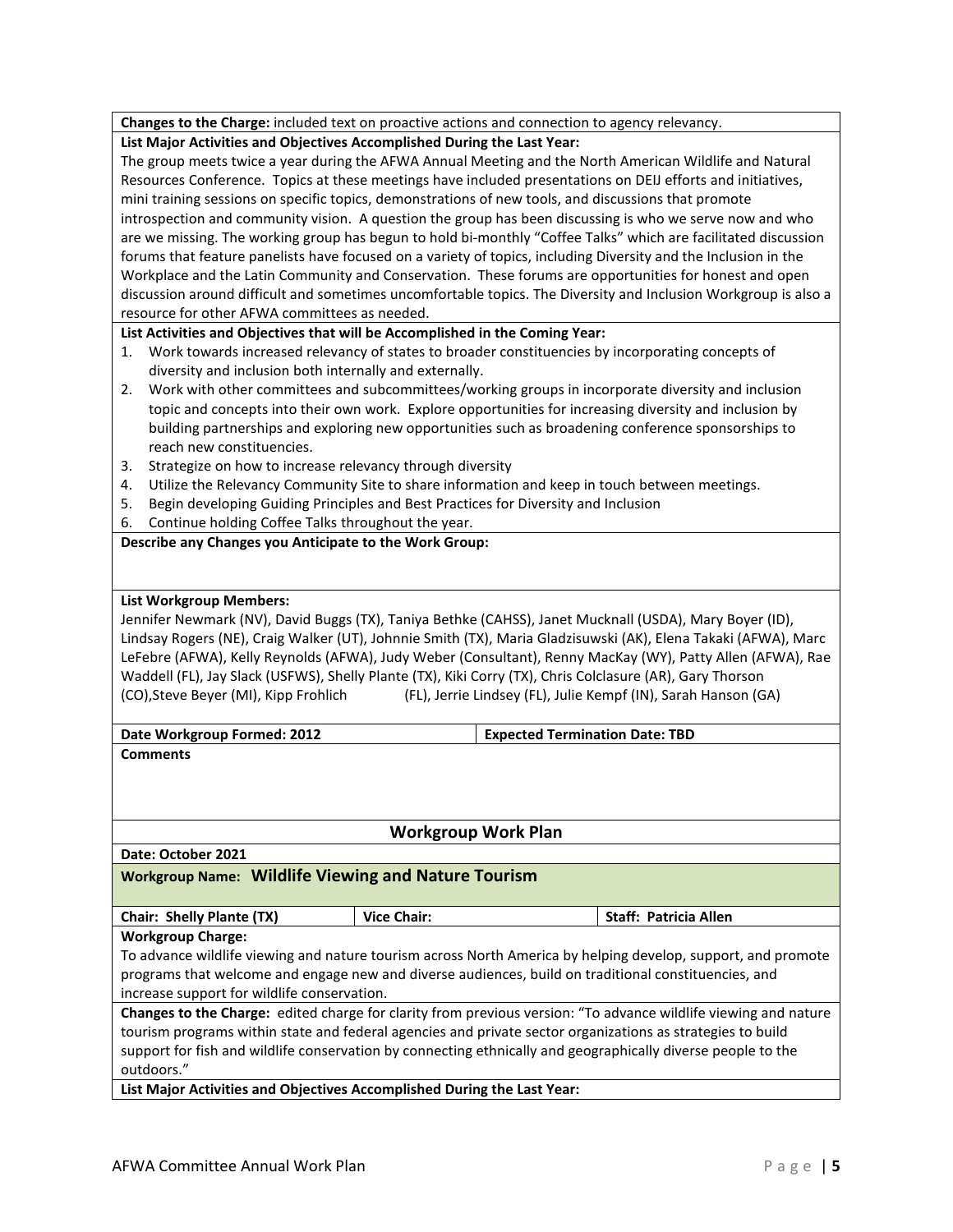| $1_{-}$ | Monthly conference calls to enable information sharing between organizations, updates on key projects,      |
|---------|-------------------------------------------------------------------------------------------------------------|
|         | communication about new wildlife recreation studies and results, and our role in the Recovering America's   |
|         | Wildlife Act legislation and the Relevancy Roadmap, specifically our ability to help with increasing agency |
|         | relevancy with new constituents and raising awareness about the importance of species of greatest           |
|         | conservation need.                                                                                          |

- 2. Hosted webinars throughout the year on wildlife viewing and tourism, and related topics
- 3. Received and started work on a MSCG received for a national Wildlife Viewer Survey with colleagues from Virginia Tech. Literature review, survey development, and national deployment of the survey occurred this year.
- 4. Started planning and coordination of the 2022 Wildlife Viewing and Nature Tourism Academy. Registration and website went live summer 2021 and all speakers lined up and schedule is posted.
- 5. Worked with students with Illinois State University Innovation Consulting Community project to develop messaging to new younger diverse audiences. Report available by request.
- 6. Increased participation in monthly calls, webinars, and meetings.

## **List Activities and Objectives that will be Accomplished in the Coming Year:**

- 1. Final work and recommendations from the Wildlife Viewing Survey (MSCG)
- 2. Plan and execute 2022 WVNT Academy in Tucson, Arizona.
- 3. Continue with monthly conference calls and regularly scheduled wildlife viewing/nature tourism webinars.
- 4. Continue to collaborate within AFWA including with the Waterfowl Working Group, Wildlife Diversity Conservation and Funding Committee, Bird Conservation Committee, the Recovering America's Wildlife Act legislation, and the Relevancy Roadmap work; provide regular updates to working group.
- 5. Develop document outlining key components of a statewide wildlife viewing program.
- 6. Increase participation by colleagues working within wildlife viewing and nature tourism positions in partner organizations. There are several states and other organizations not represented in our monthly calls and/or AFWA meetings and we will continue to proactively address those gaps this year.

## **Describe any Changes you Anticipate to the Work Group:**

## **List Workgroup Members:**

Shelly Plante (TX); Anne Glick (FL); Jerrie Lindsey (FL); Jessica Ruthenberg (VA); Brian Moyer (VA); Kirsten Bartlow (AR); Jeff Myers (AZ); Kimberly Winter (USFS); Deniz Aygen (ID); Rick Lavender (GA), Werner Barz (FWS-NCTC), Alie Mayes (NE); Anthony Gonzon (DE); Sarah Kendrick (MO); Scott Anderson (NC); Kathleen Sandt (NPS); Jeff Tibbits (OK); Maria Gladziszewski (AK); Bonnie Holding (ME); Virginia Seamster (NM); Laura Dibetta (NY); Carrie McClelland (Yukon, Canada); Mary McCormac (CO)

| Date Workgroup Formed: | <b>Expected Termination Date: TBD</b> |
|------------------------|---------------------------------------|
|                        |                                       |

**Comments**

## **Workgroup Work Plan**

**Date: October 2021**

**Workgroup Name: Education, Outreach and Diversity and the Wildlife Diversity Conservation and Funding Committee Joint Working Group**

|  | Co-Chair: Shelly Plante (TX) |  |
|--|------------------------------|--|
|--|------------------------------|--|

| Co- Chair: Daren Riedle (KS) | Staff: Patricia Allen/Mark |
|------------------------------|----------------------------|
|                              | Humpert                    |

**Workgroup Charge:** 

Collaborate to develop outreach tools, communications, and actions that will facilitate state agencies and our partners in supporting and in building support for the Recovering America's Wildlife Act. Identify actions that can help support goals of the Relevancy Roadmap.

**Changes to the Charge:**